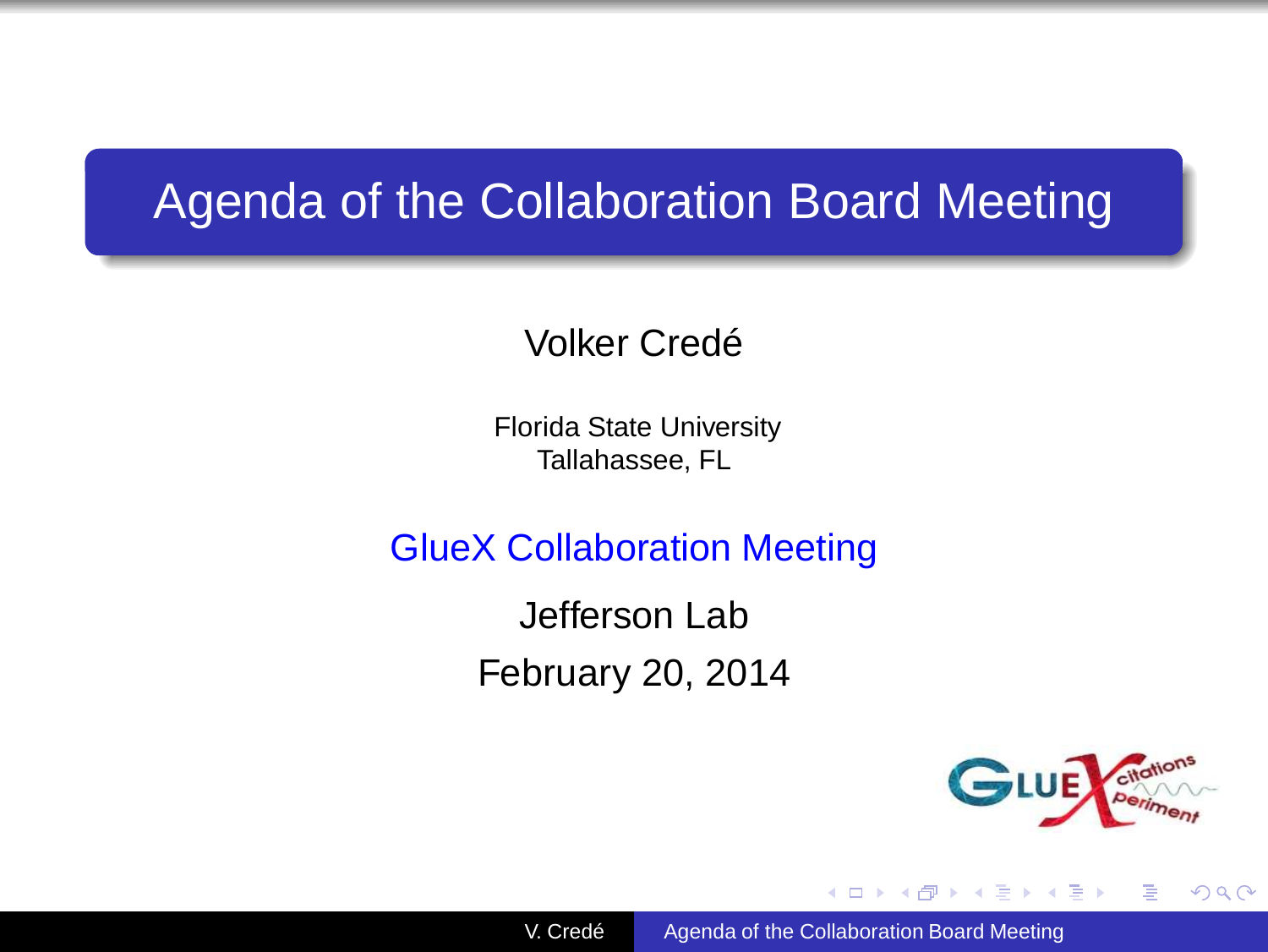# Preliminary Meeting Agenda

- Project progress/timetables
- Progress in MOUs, contracts and procurement
- o Membership update
	- **Tomsk State University (Tomsk, Russia)**
- o Role of theory group in GlueX
- Authorship and shift policies
- Goals for the next offline data challenge
- Updates on:
	- MOU on Joint Membership in the GlueX and PANDA Collaborations
	- **Evolution from HDGEANT to HDGEANT4**
	- Status of GlueX FDIRC Proposal
	- Procedure for editing the TDR
	- Conferences in 2014
- Any other business

 $A\ \overline{B}\ \rightarrow\ A\ \overline{B}\ \rightarrow$ 

 $QQ$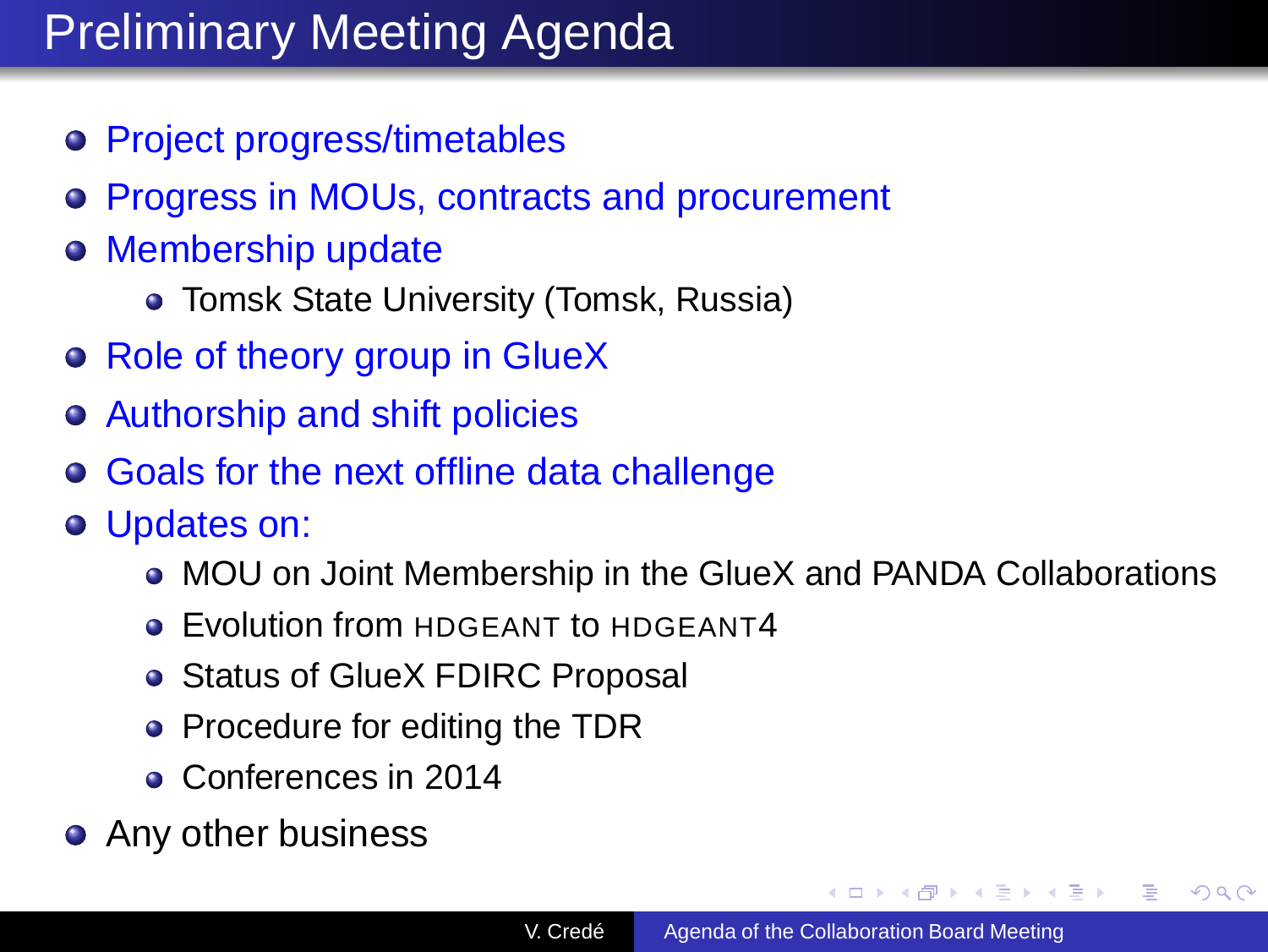## Restructuring Theory Group / Role in GlueX

### Shift policy linked to authorship rights on publications

**•** Different scenario for PAC proposals and LOIs

### $G \cup X$   $\Rightarrow$  JLab Physics Analysis Center (PAC)

**•** Integrity of independent theory predictions and exp. results

#### Suggestion (Matt): Theory Advisory Board

- **Link between GlueX and JLab PAC**
- Members would not be members of GlueX (collaboration) **→** No shift & service responsibilites, no voting & authorship rights
- Regular membership comes with full responsibilities

### Action required before the collaboration votes on group at Tomsk State University (1/2 theory).

**K ロ ト K 何 ト K ヨ ト K ヨ ト** 

ヨー  $2Q$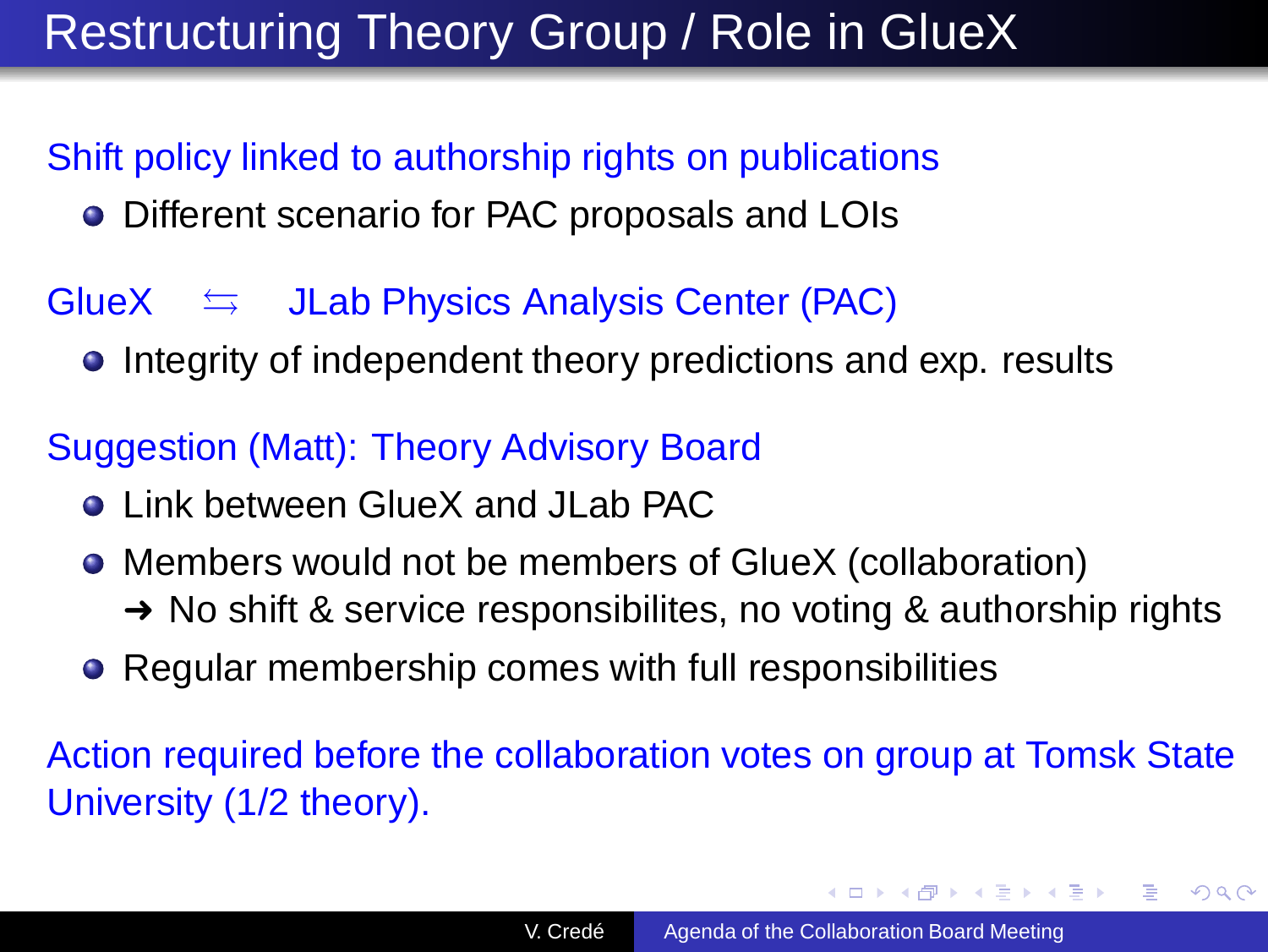### Membership in the GlueX Collaboration

#### The (current) Management Plan of the GlueX Collaboration

The GlueX Collaboration membership consists of institutional groups that have submitted a Letter of Intent (LoI) specifying the expected contributions within the scientific and/or technical objectives of the GlueX Collaboration. Contributions may be defined as any component of hardware, software, or any aspect related to the scientific basis of the experiment, and which the collaboration deems important to the pursuit of its objectives.

Membership of researchers within either an institutional or a task oriented group will also carry individual membership status. The list of individual researchers within the group brought forward for membership is the responsibility of the institutional group leader. The list, drawn in good faith by the group leader, is a commitment by the individuals named to fulfill the obligations outlined in the LoI and to be active members of the collaboration in all its aspects.

- No further definition of membership status of individual researchers.
- Membership committee?

**K ロ ▶ K 御 ▶ K 唐 ▶ K 唐 ▶** 

 $299$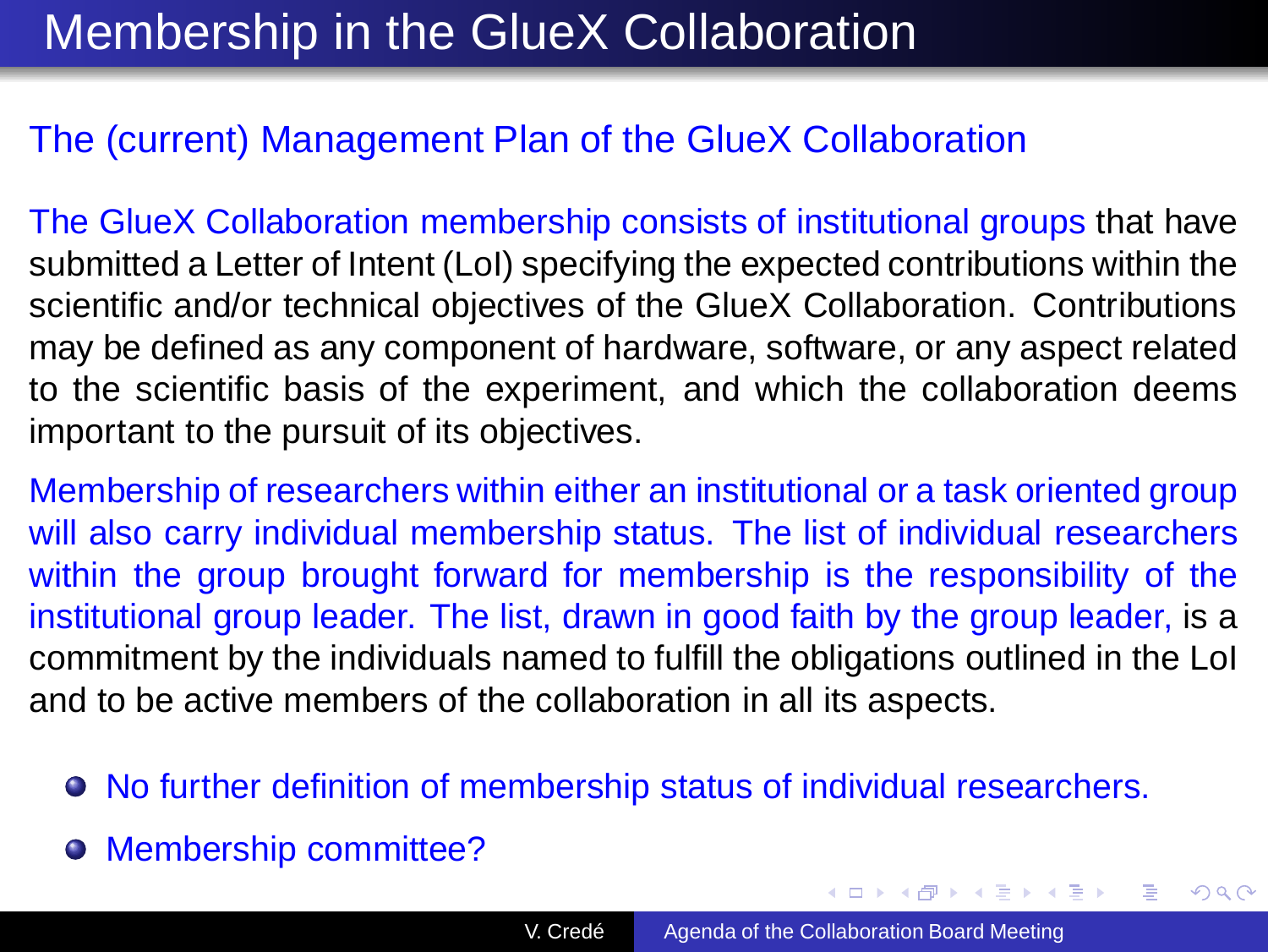## Membership / Authorship Policy

#### In some way, most collaborations distinguish between:

Full membership <sup>∗</sup>

(group leaders, permanent lab staff physicists, ... )

- Term membership<sup>\*</sup> (postdocs, graduate students, ...)
- Limited membership

Physicists who have an interest in and plan to work on a "particular GlueX proposal" or a "small fraction of the GlueX data" may then be recommended for limited membership by ... for those "proposals" and "analyses" for which his/her contribution appears to be crucial."

- Recommendation for limited membership must be in writing and submitted to ... by ...
- Any individual recommended for limited membership must be approved by a ... vote of the ... Committee.
- A limited member will have no voting rights and will be included as an author only on the papers which result from those proposals or analyses for which (s)he has been approved for limited membership.

 $\left\{ \begin{array}{ccc} 1 & 0 & 0 \\ 0 & 1 & 0 \\ 0 & 0 & 0 \\ 0 & 0 & 0 \\ 0 & 0 & 0 \\ 0 & 0 & 0 \\ 0 & 0 & 0 \\ 0 & 0 & 0 \\ 0 & 0 & 0 \\ 0 & 0 & 0 \\ 0 & 0 & 0 \\ 0 & 0 & 0 \\ 0 & 0 & 0 \\ 0 & 0 & 0 \\ 0 & 0 & 0 & 0 \\ 0 & 0 & 0 & 0 \\ 0 & 0 & 0 & 0 \\ 0 & 0 & 0 & 0 & 0 \\ 0 & 0 & 0 & 0 & 0 \\ 0 & 0 & 0 & 0 & 0 \\ 0$ 

 $QQ$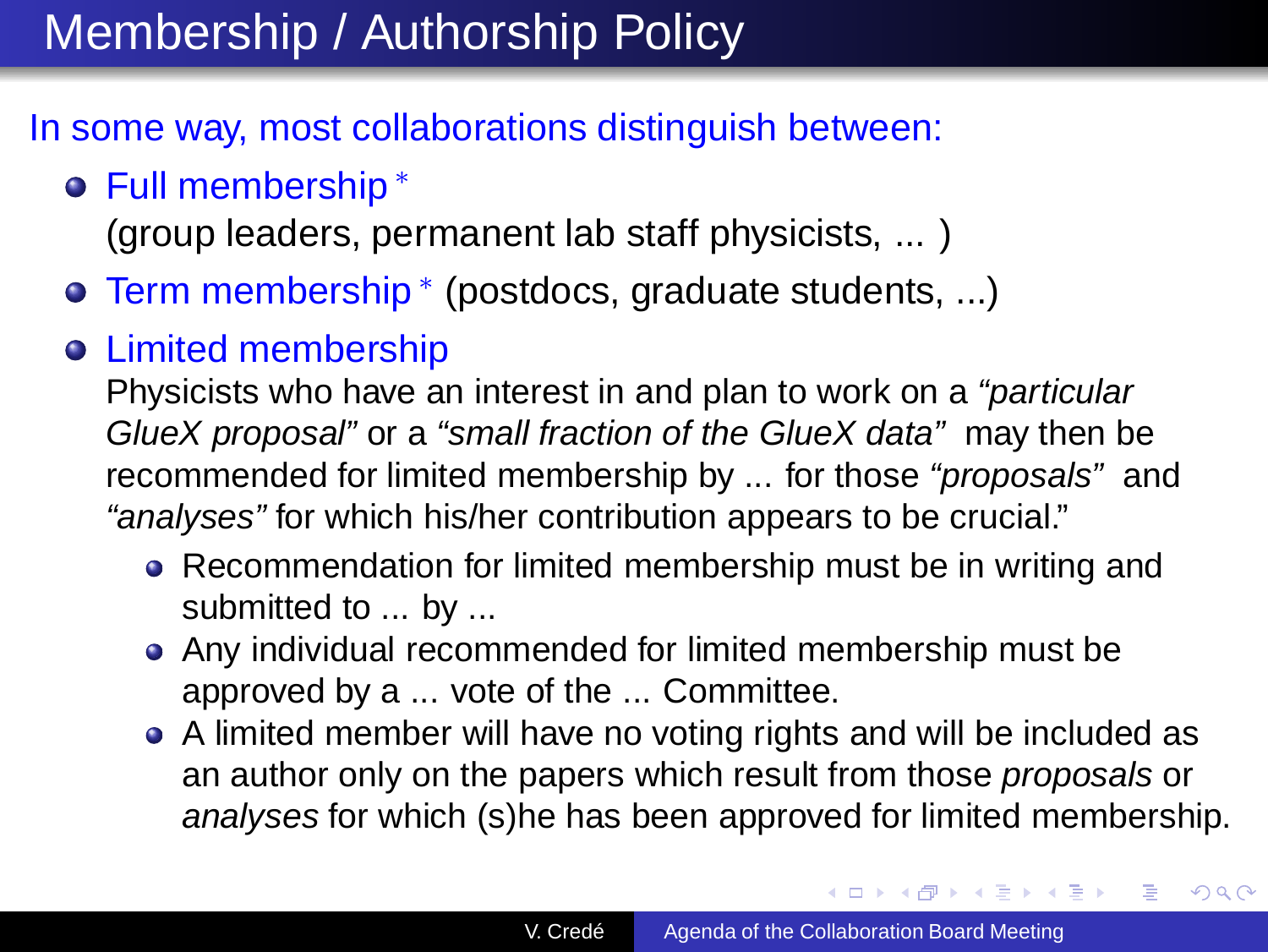## Membership / Authorship Policy

- <sup>1</sup> Publication approval procedure ...
- 2 Co-authorship on Collaboration publications shall be decided on an "opt-in" or "opt-out" basis from among eligible members.
	- All full and term members who were members at the time data leading to a publication were taken are eligible to be co-authors.
	- All current full members and term members are eligible to be co-authors.
		- The ... "Committee" will maintain a database that shall be used to decide which members (full & term) are eligible co-authors.
	- It is the responsibility of the lead authors to initially determine which limited members (if any) shall be included on the author list of a publication.
		- In case of disputes, the ... "Committee" will make final decisions on authorship.

イロト イ押 トイヨ トイヨト

 $2Q$